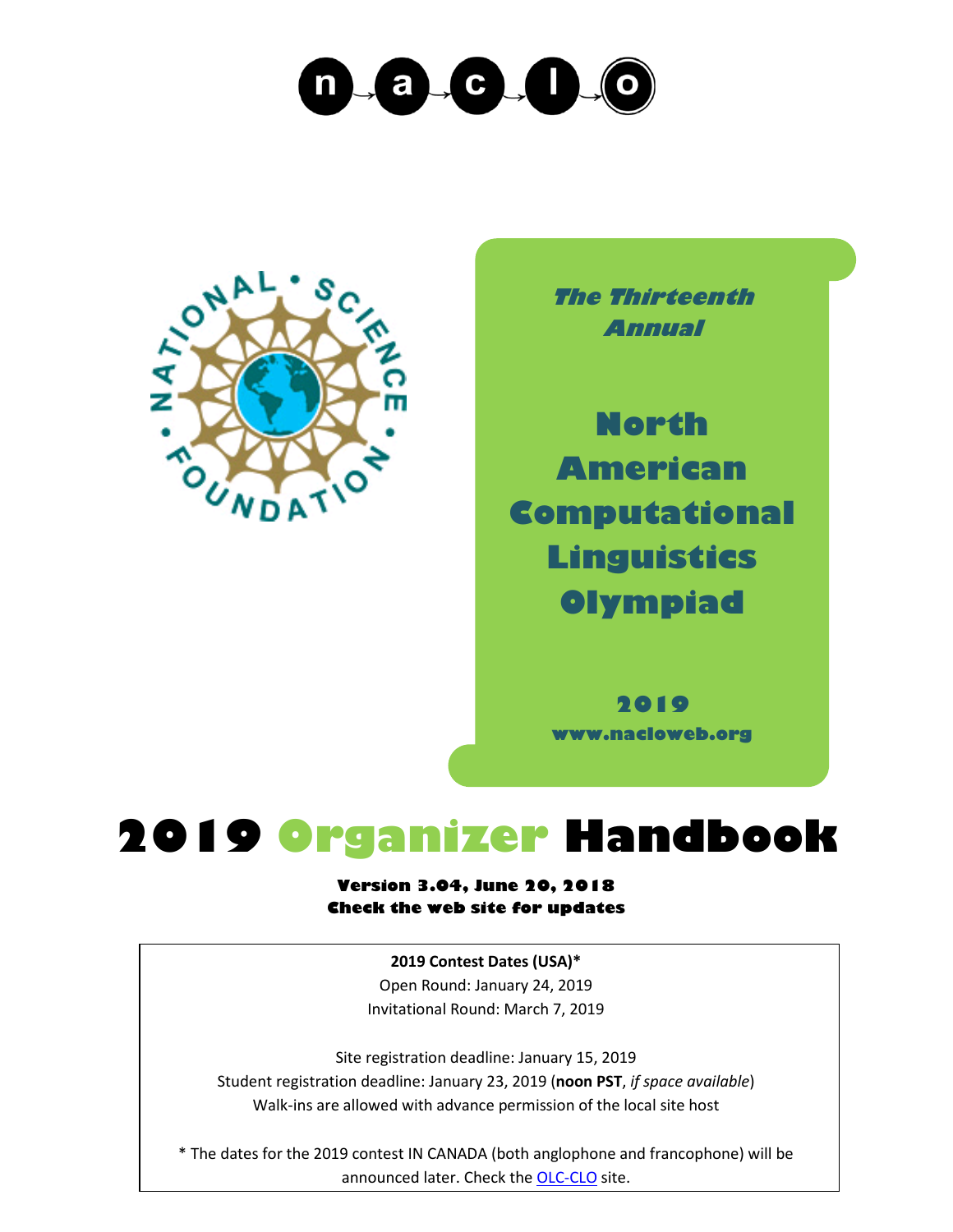

## **ABOUT**

## **Introduction**

NACLO is a fun (and educational!) contest for U.S. and Canadian high school students in which contestants compete by solving compelling and creative puzzles in linguistics and computational linguistics. Requiring no previous knowledge of linguistics, languages, or computing, these puzzles can be solved by analytic reasoning alone, and serve as a fun introduction to a field to which many high school students have never been introduced. Winners of NACLO are eligible to compete in the International Linguistics Olympiad, one of twelve international high school science Olympiads.

## **Contact**

[naclo19org@umich.edu](mailto:naclo19org@umich.edu)

## **What's New in 2019?**

As of the writing of this version of the handbook, there have been no changes to the contest logistics compared with 2017.

## **Contest in Canada**

As of the writing of this version of the handbook, the dates for the 2019 contest in Canada (both anglophone and francophone) have not been confirmed. Check the [OLC-CLO](https://olc-clo.org/) site for later announcements.

## **HOW TO BECOME A HOST**

#### **University sites**

The list of available locations as of publication of this document is on Page 4, and an up-to-date list is available on the [NACLO web site.](http://www.nacloweb.org/) If your site is already listed, please contact [naclo19org@umich.edu](mailto:naclo19org@umich.edu) to confirm that you will be hosting again this year. They will create your host account on the NACLO website. Then students can register to participate in NACLO at your site.

Each university site is responsible for contacting registered students with directions and other important information about the day of the contest. We strongly suggest creating a webpage with all of the relevant information.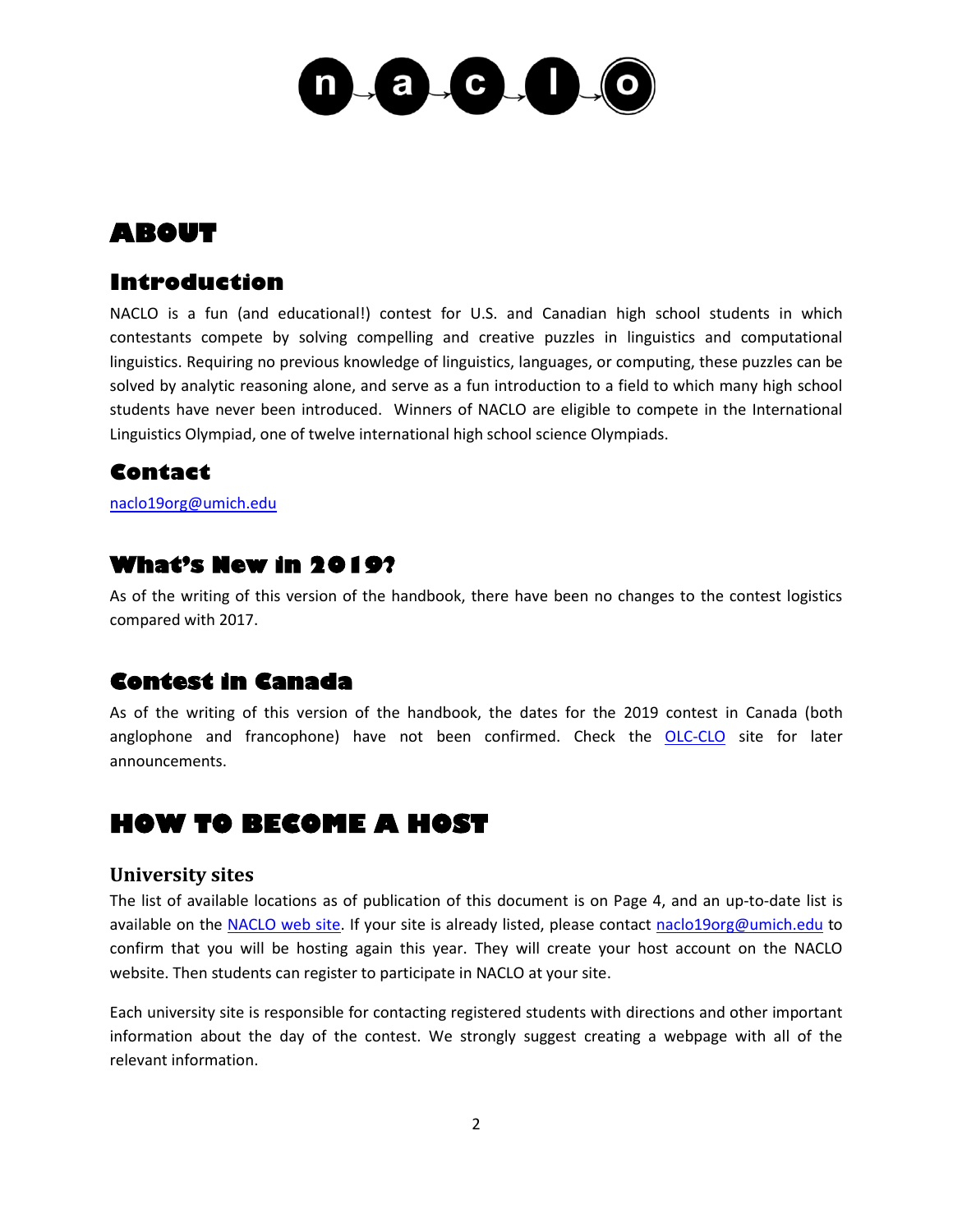

NACLO is a great opportunity to reach out to students who are interested in studying linguistics or computer science. You may provide information on careers in linguistics and language technologies and how to study linguistics and language technologies in college.

#### **High School sites**

Students who cannot or choose not to participate at a university site can participate at their own school.

In order to participate at school, students should ensure that a teacher at their school will serve as a site facilitator, is aware of the rules of the contest and will supervise them on contest day.

If your high school is already listed on the NACLO website, the NACLO organizing committee will confirm with the previous host that you will be hosting again this year. If it is not listed, you can register your high school on the NACLO website [here.](http://nacloweb.org/register_highhost.php) Then, register yourself as a high school host here. Then, interested students can register to participate in NACLO at your site [here.](http://nacloweb.org/register_student.php)

#### **Home School Sites**

If your student is home schooled (according to the official rules of your state or province), you can still register for NACLO. Parents should go to the NACLO website teacher registration page (the main NACLO website under "High School Site Coordination") and register themselves as a teacher. Once you get to the "school" option you can select "home school" from the drop down menu. Once you have registered as a teacher you will be able to register your student on the student registration page (The main NACLO website under "Student Registration").

#### **Non-site Hosts**

If you are unable to host the competition, your students can still participate through other high school and university sites. In this case, however, do not register as a site host. Instead, the coordinator at the testing site your students will be attending will carry site host responsibilities.

#### **Student Eligibility**

*To participate in NACLO*, students must satisfy all of the following criteria:

- You have never been enrolled as a full-time college or university student.
- You must be less than 20 years old on the first day of the IOL, whose dates are on [ioling.org](http://ioling.org/)
- You are a citizen of the US or Canada or a student in a secondary school in the US or Canada.
- You are available to take the test at one of the times it's offered.

- You can either take the test at a registered university site or find a teacher or librarian who can run a high school site as specified elsewhere.

*To be eligible for the Canadian IOL team*, students must: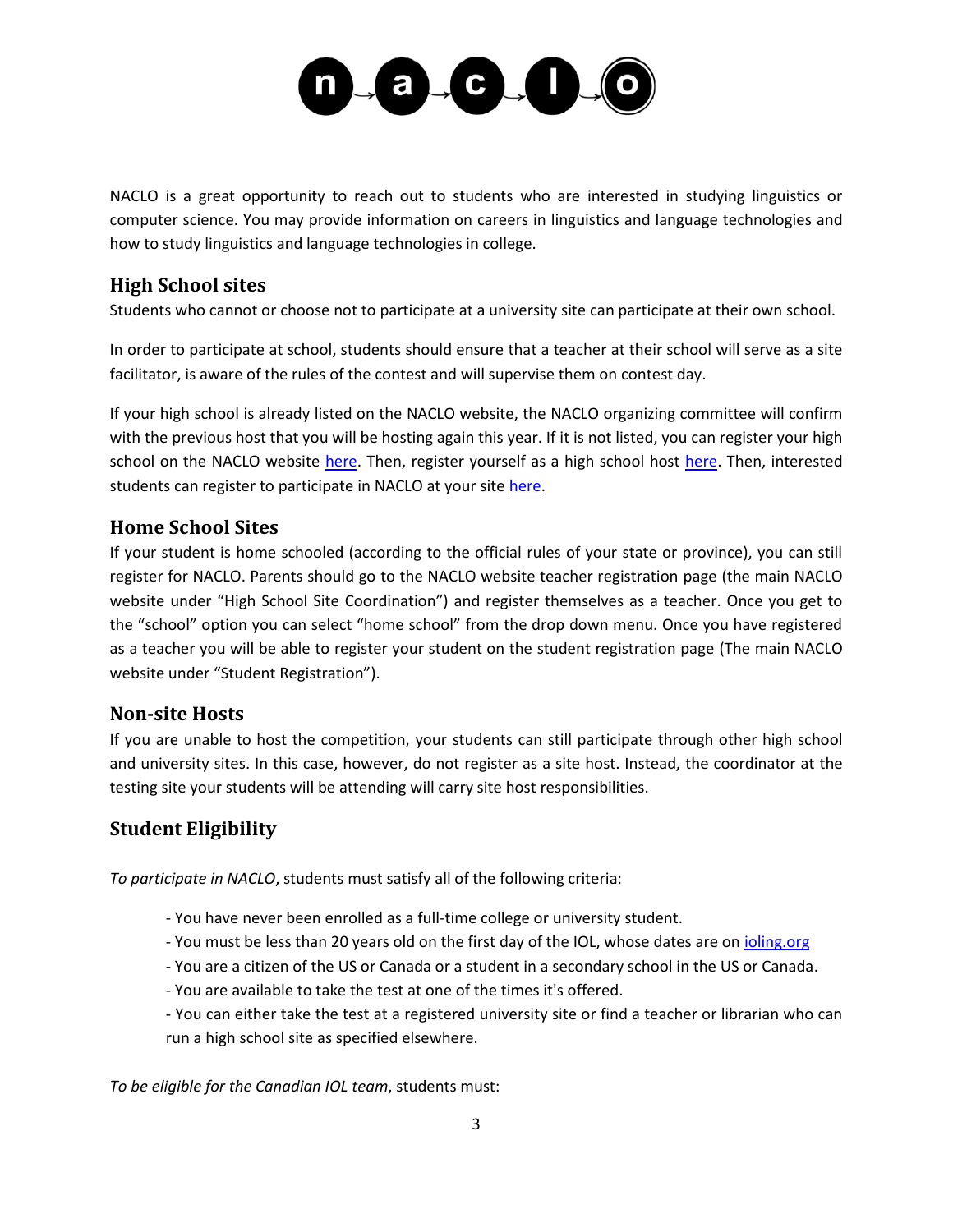

- Be eligible for and participate in NACLO.

- Renounce your eligibility for every other country's ILO team for the current year.
- Be a citizen of Canada or a student in a Canadian secondary school, and provide proof if asked.
- Meet any IOL eligibility rules i[n http://ioling.org/rules/rules.pdf](http://ioling.org/rules/rules.pdf)

*To be eligible for the US IOL team*, students must:

- Be eligible for and participate in NACLO.
- Be a citizen of the US or a student in a US secondary school, and provide proof if asked.
- Meet any IOL eligibility rules i[n http://ioling.org/rules/rules.pdf](http://ioling.org/rules/rules.pdf)

## **University Locations (as of June 4, 2018)**

The following universities are expected to host NACLO sites in 2019. Additional locations and possible cancellations will be posted on th[e web site.](http://www.nacloweb.org/university_sites.php)

### **Canada**

#### **AB**

Medicine Hat College (Medicine Hat) University of Alberta (Edmonton) University of Calgary (Calgary)

#### **BC**

Simon Fraser University (Burnaby) University of British Columbia (Vancouver)

#### **NS**

Dalhousie University (Halifax)

## **United States**

#### **CA**

California State University (Long Beach) SpringLight Education Institute (San Jose) San Diego State University (San Diego) Stanford University (Stanford) University of California, Irvine (Irvine)

#### **ON**

University of Ottawa (Ottawa) University of Toronto (Toronto) University of Western Ontario (London)

#### **QC**

McGill University (Montreal)

University of Southern California, ISI Campus (Marina del Rey)

#### **CO**

University of Colorado (Boulder)

## **CT**

Yale University (New Haven)

#### **DC**

Georgetown University (Washington, DC)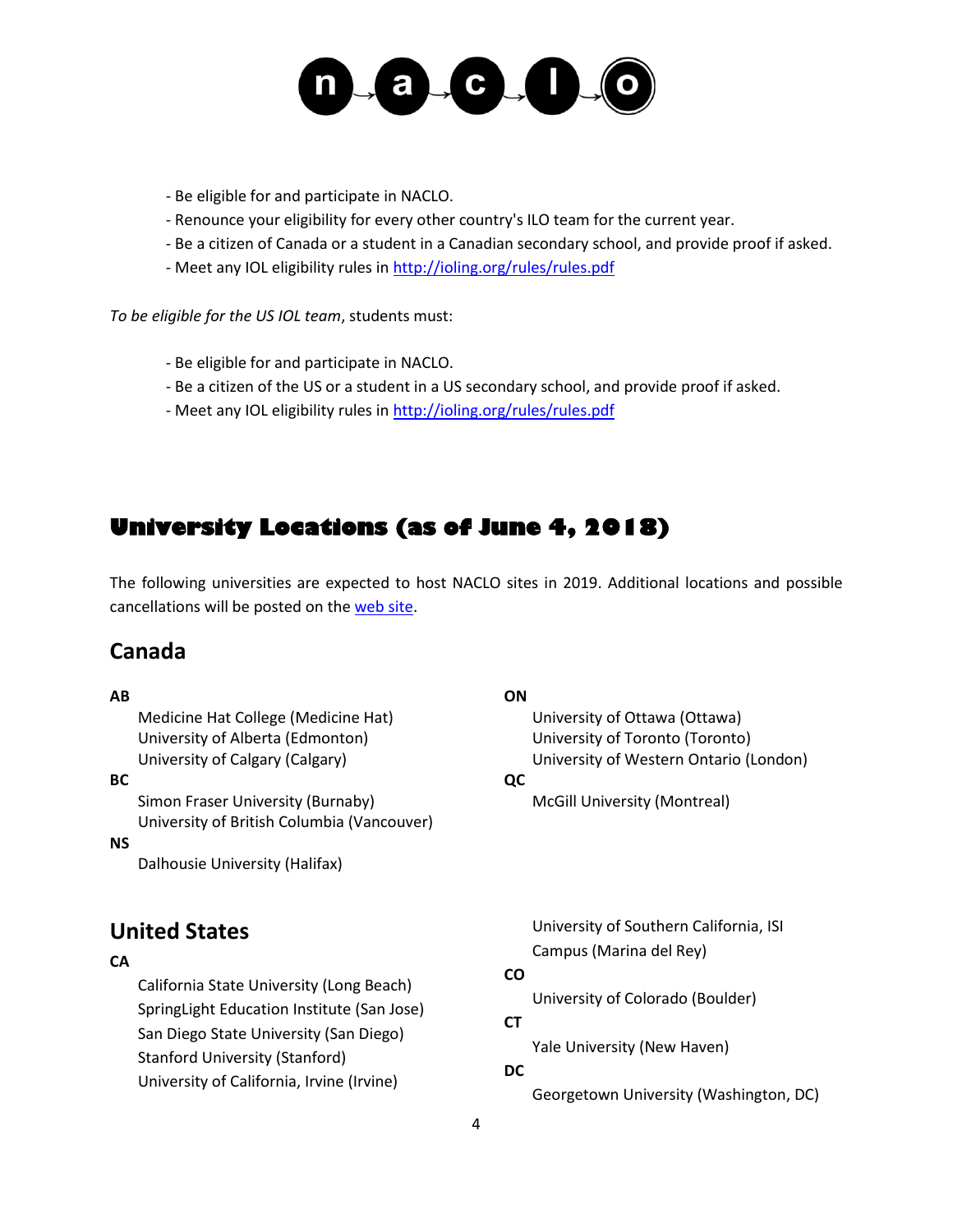# $\Box \bullet \Box \bullet \bullet \Box \bullet \Box \bullet \Box \bullet \Box \bullet \Box$

#### **FL**

Keiser University, Jacksonville (Jacksonville)

#### **GA**

Emory University (Atlanta)

#### **HI**

University of Hawaiʻi at Mānoa

#### **IL**

Northeastern Illinois University (Chicago) Southern Illinois University (Carbondale) University of Illinois at Urbana-Champaign (Urbana-Champaign)

#### **IN**

Goshen College (Goshen) Indiana University (Bloomington) University of Notre Dame (South Bend)

#### **KY**

University of Kentucky (Lexington)

#### **MA**

Brandeis University (Waltham) University of Massachusetts (Amherst) University of Massachusetts, Lowell (Lowell)

#### **MD**

Johns Hopkins University (Baltimore) University of Maryland (College Park)

#### **MI**

Saginaw Valley State University (Saginaw) University of Michigan (Ann Arbor)

#### **MN**

Minnesota State University, Mankato (Mankato)

#### **MO**

Washington University in Saint Louis (St. Louis)

#### **NC**

University of North Carolina, Charlotte (Charlotte)

#### **NE**

University of Nebraska, Omaha (Omaha)

#### **NJ**

Montclair State University (Montclair) Princeton University (Princeton)

#### **NY**

Columbia University (New York) Cornell University (Ithaca) Stony Brook University (Stony Brook) Union College (Schenectady)

#### **OH**

Ohio State University (Columbus)

#### **OR**

Oregon Mathletics (Beaverton) Oregon State University (Corvallis)

#### **PA**

Carnegie Mellon University (Pittsburgh) University of Pennsylvania (Philadelphia)

#### **TN**

Middle Tennessee State University (Murfreesboro) University of Memphis (Memphis)

#### **TX**

Austin Math Circle (Austin) University of Houston (Houston) University of North Texas (Denton) University of Texas at Dallas (Richardson) University of Texas, Austin (Austin)

#### **UT**

Brigham Young University (Provo) University of Utah (Salt Lake City)

#### **VA**

College of William and Mary (Williamsburg)

#### **WA**

University of Washington (Seattle) Western Washington University (Bellingham)

#### **W**

University of Wisconsin, Milwaukee (Milwaukee)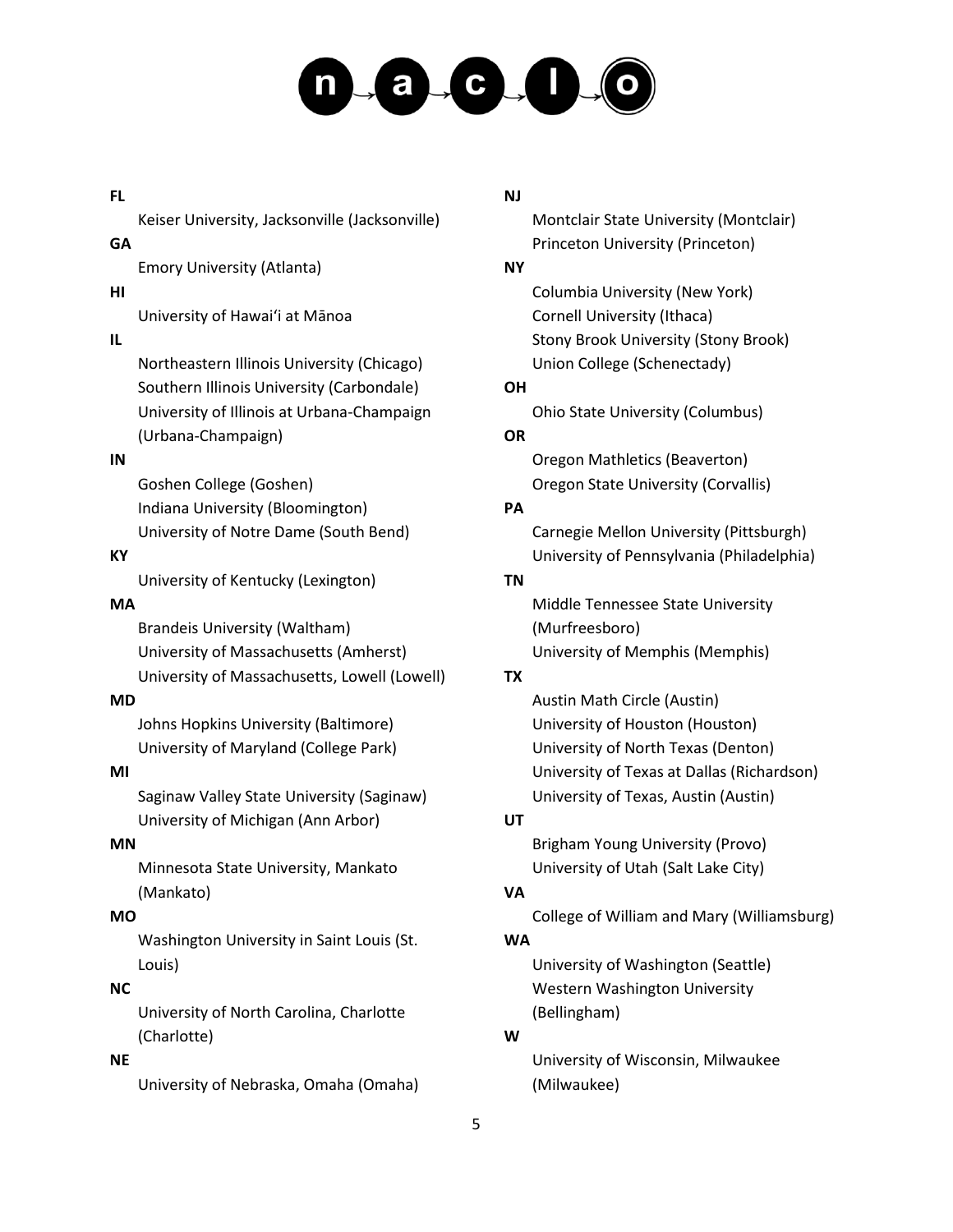

## **High School Locations**

More than 100 high schools held the contest on site in 2018. If you are a high school teacher and your school wants to participate in 2019, you need to register it as a host site. If your school is not a host site already, register it as one [here.](http://nacloweb.org/register_highsite.php) Then, you should register as a High School Host [here.](http://nacloweb.org/register_highhost.php) If your teacher has questions about what is involved with serving as a coordinator, please consult this handbook. For a list of high school site locations, visit the webpage [here.](http://www.nacloweb.org/high_school_sites.php)

## **RESPONSIBILITIES**

This is the list of responsibilities for university and high school facilitators.

#### **As soon as possible**

- Read this booklet and familiarize yourself with the contest. NACLO has been active for nine years and the rules have evolved. The [website](http://nacloweb.org/) also has all the relevant information about the contest, including many [resources](http://nacloweb.org/resources.php) and [sample problems.](http://nacloweb.org/practice.php)
- Circulate email announcements, flyers and practice problems to students at your school or near your university. You can find examples on the resources page, or contact us at [naclo19org@umich.edu](mailto:naclo19org@umich.edu) for advice on how to advertise the contest. Also, share with us any inventive ways of outreach that you come up with. Tell interested students to register online.
- (optional). Arrange for a training/information session. These are not required for participation in NACLO and not all participating sites provide them, however they are encouraged. The training sessions may include problem solving practice, an overview of linguistics and computational linguistics, and ideas about careers in linguistics and computational linguistics and typically last from one to two hours. The NACLO web site has instructions for running such sessions under the "Resources" tab.
- Reserve a contest room. The contest room should be large enough so that the number of students who have registered (plus any more walk-ins/late registrants you are willing to take) will each have a desk/writing surface and can spread out so they cannot see each other's papers. The room must also have an internet connection so you can communication with the jury during the competition.
- You should reserve the contest room starting at least 1 hour before the contest start time. This will allow you time to welcome the students, thank the sponsors and local volunteers, read the rules, etc. as well as distribute the contest booklets. The students should start working on the problem set at the designated time (so you need to finish with all preparations, reading the rules, etc. before then) and have exactly three hours (in round one) to actually work on the booklets.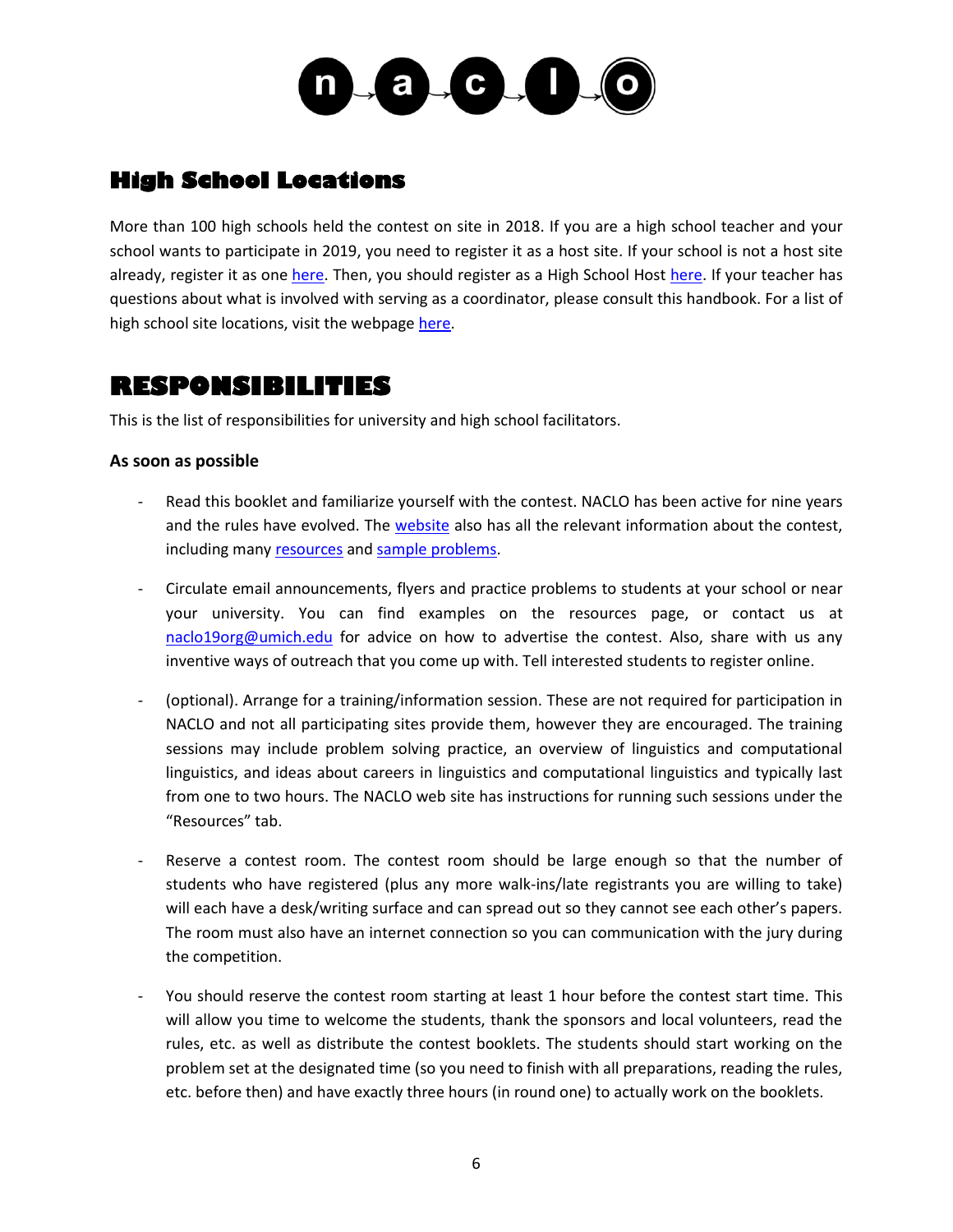

- (optional) Schedule additional facilitators if needed. Use your judgment about how many facilitators you will need. There should be at least one person in the room with the participants at all times to take questions and make sure that no one is breaking any rules.
- (university sites only). Send an email to [naclo19org@umich.edu](mailto:naclo19org@umich.edu) once you have set up a local web page with information for contestants (e.g., building and room number, driving directions, schedule, etc.). We will then list your page on the NACL[O website.](http://nacloweb.org/university_sites.php)
- Monitor the registration page for your site at [www.nacloweb.org](http://www.nacloweb.org/) to keep track of the number of students registered for your site. In the past, we have had anywhere from 1 to 250 students with a mean of 15 students per site (1,500 students at 100+ sites). You should set a limit for your site based on the size of the room and number of facilitators.
- Send reminders to the students about the contest. Plan for two emails, two weeks before the competition and one week before the competition. The first one can be a reminder of the dates and times. The second one should include directions to your location, a schedule for the day including transportation information, and a list of rules.
- (optional). Plan to print a NACLO poster listing the sponsors. We will send you a poster by email. If you don't have a large poster printer, we will mail it to you on paper. [Contact us](mailto:naclo19org@umich.edu) ASAP if you would like us to send you one.
- (university sites only). Do you have any souvenirs for the students? T-shirts, keychains, pens, etc. We do not have funding to help out with these, but see if you can get something from your department, school, university, or from local businesses.
- (optional). Do you want to give the students any food before or after the competition (not during)? Again, we do not have funding to help out with this, but if you can get someone to donate some food, go ahead.
- (optional). Do you want to give out college or career information? This is often done during the registration/check-in hour, because students may need to leave immediately after the competition. The LSA (Linguistics Society of America) has several brochures on their [website.](http://www.linguisticsociety.org/what-linguistics) You can also give out information on majoring in linguistics/language technologies at your university or have brochures/representatives from language technologies companies.

#### **Two days before the contest**

- First and foremost, you will need to certify your site. In order to do so, you will need to:
	- o Go to your Site Coordination page (different for universities and high schools) on the NACLO website).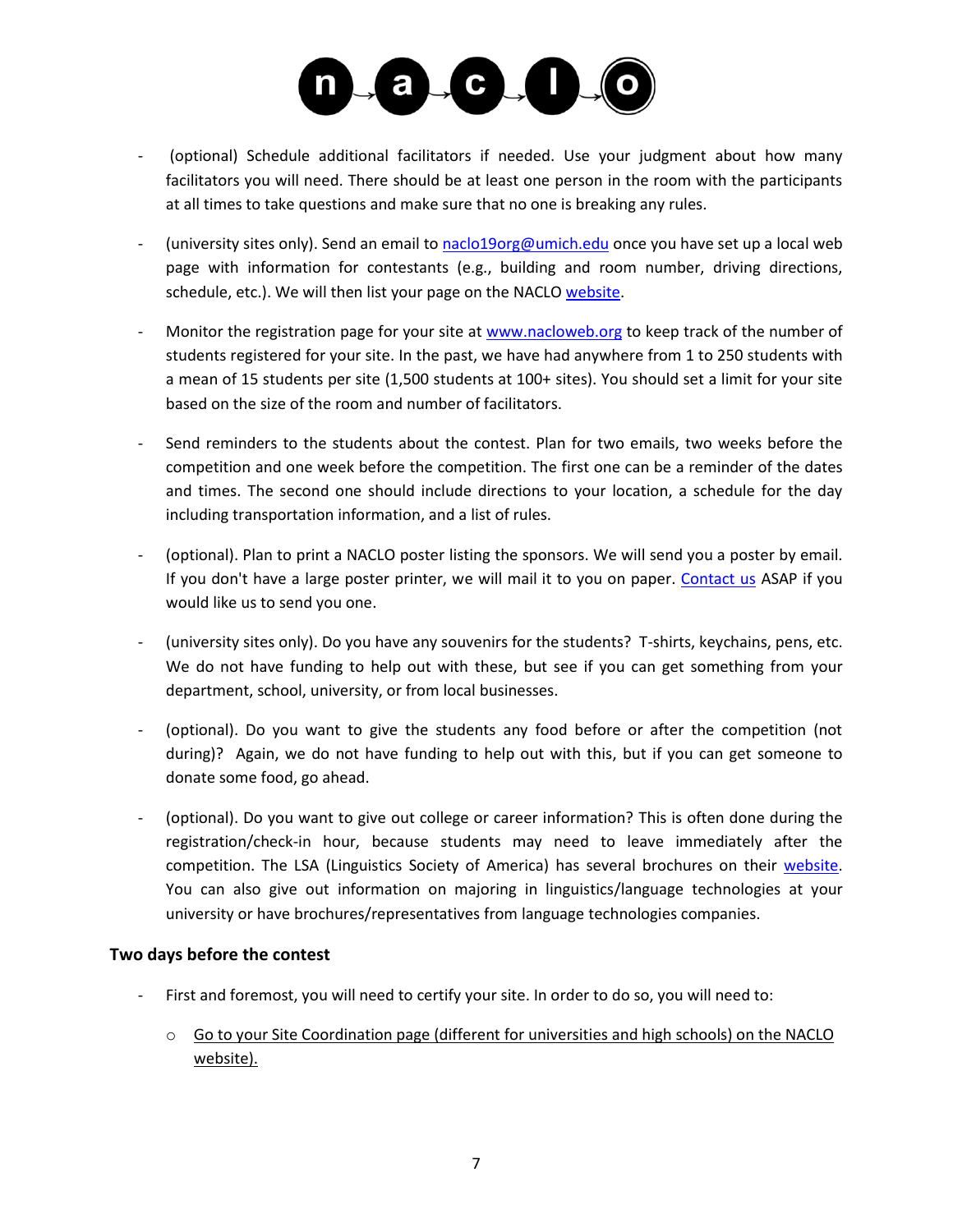

- o University sites: Select your site, and log in with your password. High school sites: Log in with your username and password.
- $\circ$  If you do not know your password, please emai[l naclo19org@umich.edu](mailto:naclo19org@umich.edu) before the day of the contest.
- $\circ$  Click on "Edit Self" and complete the certification checklist. Make sure you've done all 10 items on the checklist, and click the "Update checklist (certify)" button when complete.
- o Sites that don't certify (and thereby indicate that they are familiar with the rules, etc.) will not be allowed to participate. If you have any questions or are having a problem certifying your site, or if you do not know your password, please email [naclo19org@umich.edu.](mailto:naclo19org@umich.edu)
- $\circ$  Note that you should not register as a site host if you are dropping your students off at a testing site.

#### **The day before the contest**

- Obtain the booklets from the jury (they will you email you the problem booklet in PDF format) and print one copy (at 3600 dpi, if possible). Make sure that all diagrams and fonts print properly. If everything looks normal, print booklets **single-sided** as the students will be required to write their answers on them and then each problem will be scanned. Make sure to print enough copies for all participants, and print extras if you plan to accept walk-ins. It is ok to print multiple copies of the blank page that appears near the end of the booklet and use it as an extra page.
- You will receive an email that will ask you to confirm that you are ready for the contest. Please reply to it ASAP. You will be asked if your site will allow walk-ins on the day of the contest.
- You will also receive an email with a link to the Piazza site. Please log in to the site to ensure you are able to access to forum. It will be important to keep this site open throughout the contest as the jury may post announcements and clarifications which will need to be shared with the contestants
- Make sure that no student has access to the booklets before the contest starts. Make sure that they are informed not to discuss the problems *even after the contest is ove*r (to prevent cross time zone cheating). We will post the problem booklets on the web site by the end of April.

#### **The day of the contest and beyond**

(optional). Set up a registration table 30-45 minutes before start time. You may get some walk-in students who haven't preregistered. If this happens, let them use your computer to register on [the NACLO site](http://nacloweb.org/register_student.php) before the actual contest starts and get a registration number. If that is not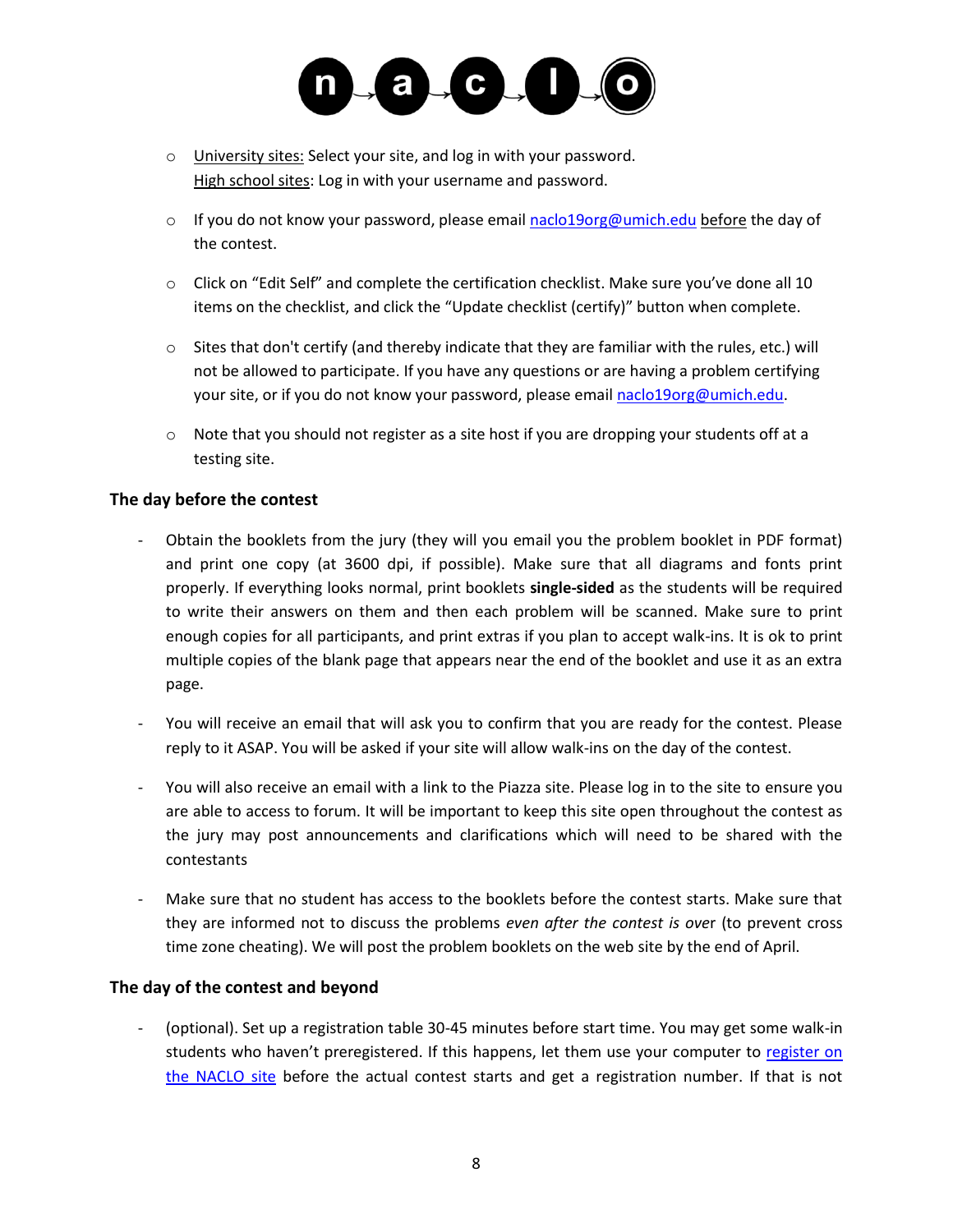

possible, let them register as soon as the contest is over. Each participant needs to get a registration number.

- When students arrive, ask them to complete the registration page completely including the "Site" ID" part. Your site ID is available on the NACLO website on your Site Coordination page. If you are still unable to find your ID, please use the site name.
- Log in to the Piazza site at least 15 minutes prior to the start of the contest. You must keep this site open throughout the contest.
- When the contest starts: email us the exact starting time on the day of the contest so that we can keep track. For example, if the designated starting time for the contest in your time zone is 10 AM, please make sure to have all students ready (after you have handed them the problem sets) before 10 AM. All sites must start simultaneously within their time zone. If for some reason you start a few minutes late (but not more than 15 minutes late), please make sure to give the full three hours of contest time to the students. So, in your email to [naclo19jury@umich.edu](mailto:naclo19jury@umich.edu) (note the different email address), as soon as the students have started working on the problem set, please say something like this: "Kevin Smith - PS 45, Milwaukee, WI - start time 09:04, end time 12:04 - participating: 5 students".
- It is absolutely crucial that you keep track of which registered students did and did not show up for the contest on your NACLO page. In order to do this, you will need to:
	- o Go to your Site Coordination page (different for universities and high schools) on the NACLO website).
	- o University sites: Select your site, and log in with your password. High school sites: Log in with your username and password.
	- o Click the "Test Day Checkoff" button.
	- $\circ$  Check the corresponding box for each student who shows up to the contest.
	- $\circ$  Also, make sure to enter the exact time your contest started in the box at the top of the page.
- When students raise their hands for questions, go to them in order to make sure that they don't blurt out a clue or an answer. Tell the student that you will convey the question to the jury. Do not answer the question even if you think it is simple or obvious.
- All questions from the participants should be posted on the NACLO 2019 Piazza site. Please post your question as a private question just to the jury. The jury will be periodically updating a web page with all active clarifications that need to be conveyed to all participants. If resources are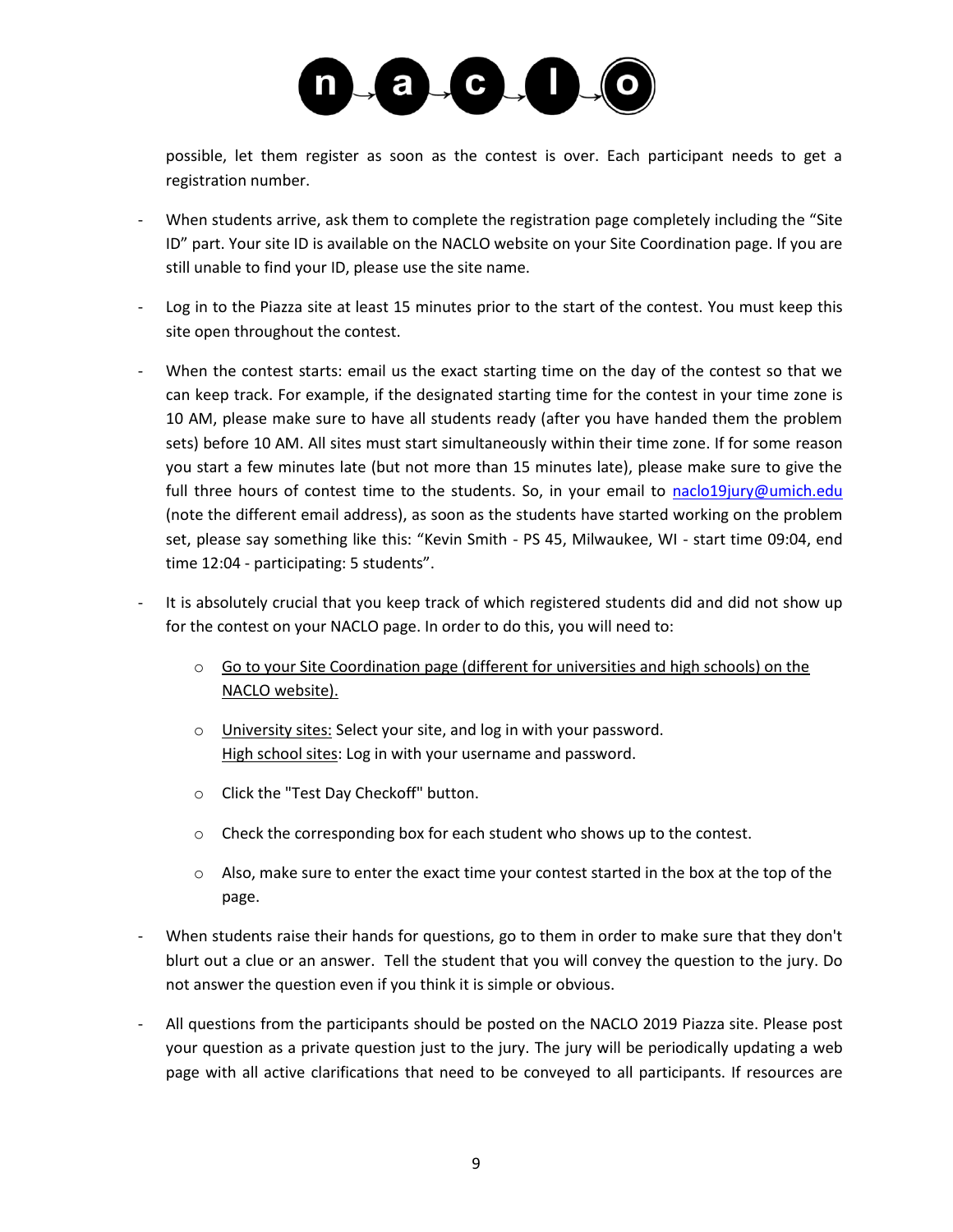

available at your site, you may wish to project this web page for all participants to view, or write these clarifications on the board.

- Continuously monitor your e-mail and the Piazza site for possible announcements and clarifications by the judges. Make sure that you convey all jury clarifications to all contestants in a timely manner.
- Ask the students to complete a short online student evaluation form. Each student will be emailed a link to the evaluation once the contest has ended.
- Fill out the short online facilitator evaluation form.
- Collect the booklets from your students. Students are **not allowed to take copies of the booklets with them;** this rule is essential for preventing possible "cross-timezone" cheating. The booklets will be posted on the NACLO site near the end of March 2019.
- While collecting the booklets, please ensure that all contestants have written their names and registration numbers **on each Answer Sheet**.
- Look through all of the booklets and email  $nac|o19|ury@umich.edu$  a list of the names, registration numbers, and email addresses of all of the students who handed in a booklet.
- Please scan all of the test booklets (only cover page with identification information and answer pages) and convert them to PDF format, then email these files to [naclo19jury@umich.edu.](mailto:naclo19jury@umich.edu) Please send each individual student's booklet in a single PDF, with the student's registration ID as the title (e.g., '557.pdf'). Please do not send each page of a student's booklet as an individual PDF, and please do not send multiple students' booklets in the same PDF. It is very crucial to name each file properly. The jury reserves the right not to grade any submissions that are not properly named.
- Note that scans must be legible and complete. That is, all answer pages must be submitted, even if blank or incomplete.
- Then, upload each student's submission to the NACLO website in the Site Coordinator portal you will see an "Upload" button next to each student's name on the list of registrants. Note that you must both scan and upload the booklets to the website and email all booklets to [naclo19jury@umich.edu](mailto:naclo19jury@umich.edu) for submissions to count.
- While we strongly prefer that you scan and email us the booklets, if you do not have the capability to do this, you will need to make photocopies of your students' booklets and send the originals to us by USPS Priority Mail, or another service that guarantees delivery at least as quickly (you will need to keep the originals until scores are published). Please contact [naclo19org@umich.edu](mailto:naclo19org@umich.edu) and ask for a mailing address. We must receive all booklets by February 1, 2019 in order to ensure timely grading.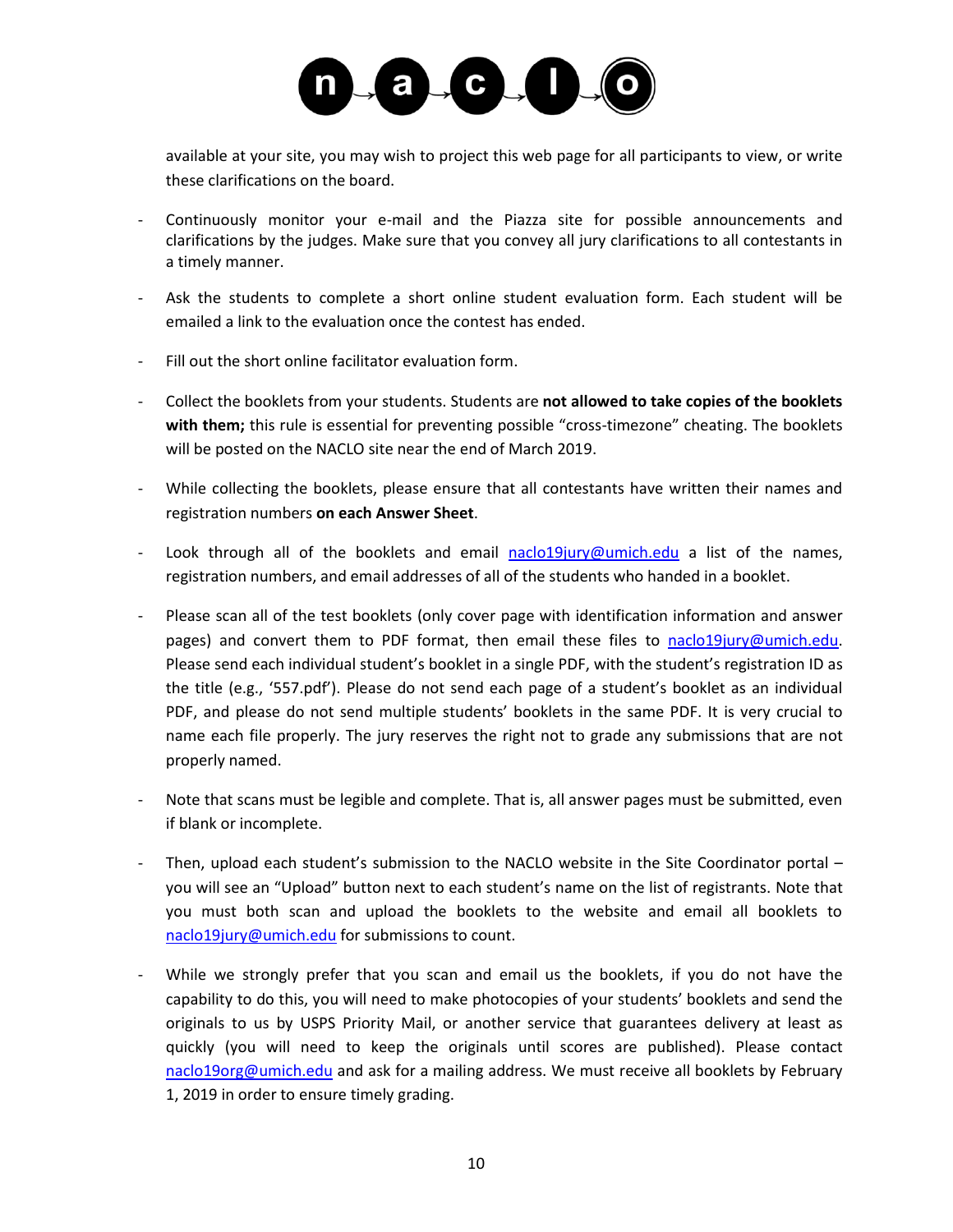

- Wait for the results. It may take 4-6 weeks for these to become available.
- (optional). Follow up with the students, e.g., for college admissions guidance, etc.

## **OTHER CONTEST RULES**

#### **Open Round**

The open round is open to all interested middle school and high school students; its purpose is to identify strong contestants who will advance to the Invitational Round.

#### **Invitational Round**

The problems in this round are harder than the Open Round problems. The purpose is to select national winners, who will be eligible to participate in the international competition, The International Linguistics Olympiad (IOL).

#### **Problems and solutions**

The Open Round is typically three hours long, whereas the Invitational Round is typically four hours long. The judges have the authority to lengthen either competition in the event of unforeseen circumstances.

Students should submit all their solutions in writing, using a *black pen*, only in the space provided and ensure that their handwriting is legible. The use of a black pen is essential to ensure legible photocopying or scanning of the solutions, which may be done to streamline the grading process.

Students are allowed to use extra blank paper; however, there should never be answers to more than one question on a single sheet of paper. Extra paper should be scanned together with the booklet. The answers will be split by problem number and shipped to graders around the world. Students should write only on one side of the papers so that these pages can be scanned if needed. Furthermore, students may not take any booklets or scratch paper with them when they leave the site.

Students may solve the given problems in any order, and should try to solve as many problems as possible. You are not penalized for incorrect answers. Some problems (mostly on the Invitational round) **may** include "practice" (explanations) and "theory" questions; the practice sections are worth approximately 60% of the score, and the theory sections are worth approximately 40%. Students may receive partial credit for providing an incomplete solution to a problem, and/or partial credit for specific ideas for solving it. Thus, if they have ideas for solving a problem, they should write them even if they have not been able to develop a complete solution. In other words, students should be encouraged to show their work and/or thought process when solving these problem.

Given the large number of expected participants in the first round, most or all of the problems in that round will not require a "theory" part. Instead, the answers will be automatically gradeable. "Blue," "17",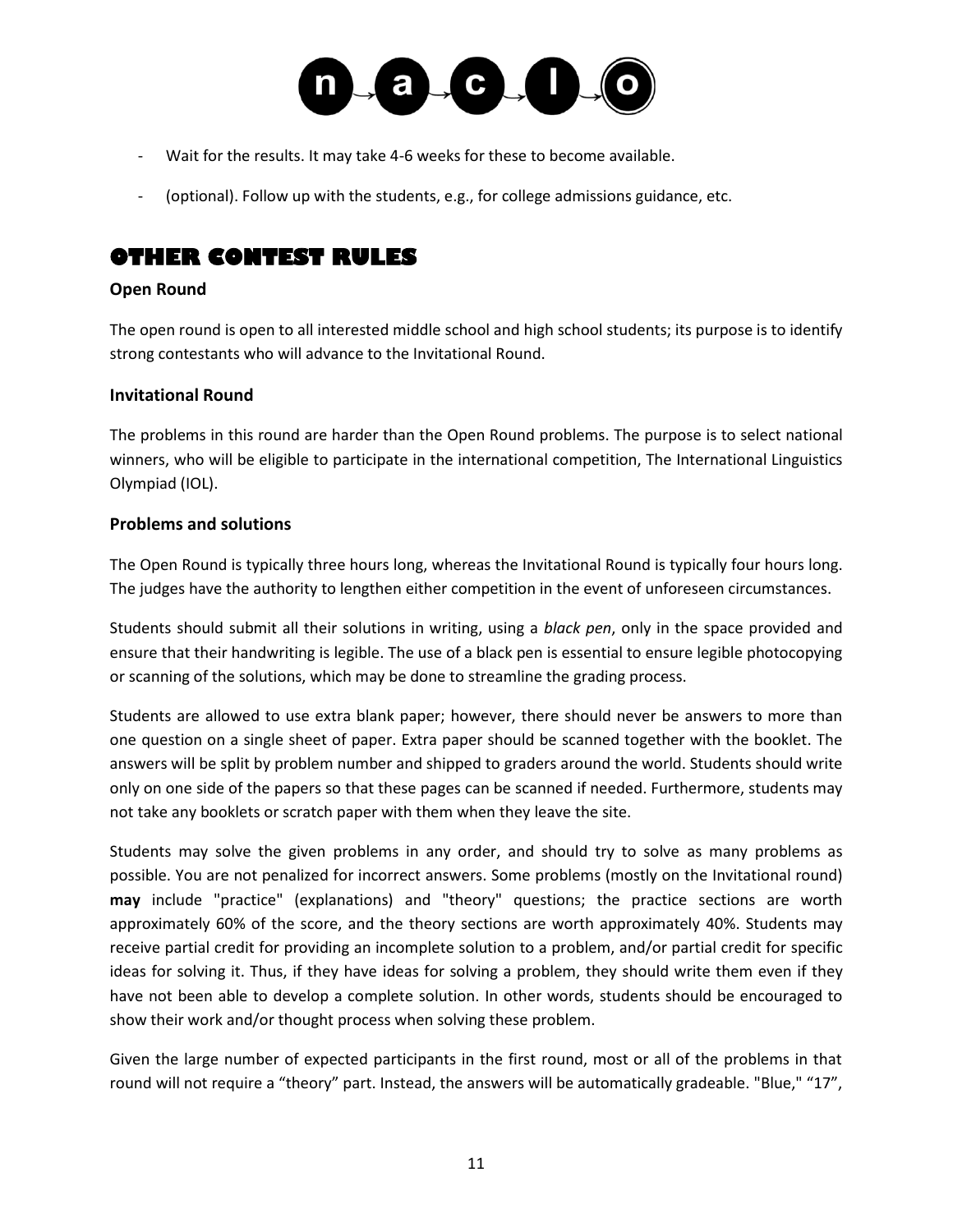

"1A, 2D, 3D, 4E, 5C", "nihuetzi," and "A>C>G>F>B>E>D" are fine answers. The problem booklets will be designed to include an answer sheet.

#### **Allowed and disallowed materials**

Students should bring their own pens and pencils. Students are **not** allowed to bring their own paper. The facilitators will provide all paper needed.

Participants should write their solutions in black ink, and may use pencils only for scratch work. They may use blank paper for scratch work; however, they should copy their final solutions into the spaces provided in the problem booklet, and they may enclose additional sheets only if the space in the booklet is insufficient. Scratch paper is to be handed in with the answer booklet, but kept separate from it.

Students may not use any electronic devices except basic wristwatches. In particular, they may not use calculators, computers, tablets, cell phones, pagers, or wristwatches with built-in calculators. Attempts to use electronic devices will normally lead to disqualification. If a student has any medical electronic devices, required for health reasons, he or she should let the facilitators know before the contest.

Participants may not use any written or printed materials such as books or their own notes produced before the contest.

#### **Conduct during the contest**

Students should follow all instructions of the facilitators; if they have questions about the rules or acceptable conduct during the contest, they should raise their hand and ask a facilitator.

Students may not talk with anyone except facilitators, and may not collaborate with other contestants. Attempts to communicate with other contestants will normally lead to disqualification.

Bags should be placed under the seats before the contest, and may not be used during the contest. If students have brought snacks, these should be placed on the desk before the contest begins.

If a student has a cell phone, pager, or any other sound-emitting device in his or her bag, he or she should turn it off before the contest. Just switching it to vibrate or silent mode is not sufficient.

Participants may take bathroom breaks during the contest; however, they may not take their bags, any electronic devices, problem booklets, or their notes with them when temporarily leaving the room. Also, two contestants may not take a bathroom break at the same time.

Unless the local facilitator overrides this rule (e.g., due to university or high school regulations), students may bring a snack into the contest site and eat during the contest, but they should be considerate of others. In particular, they should avoid "noisy" foods, such as foil-wrapped chocolates, and foods with a strong odor. The facilitators have the authority to remove any types of food from the contest site if they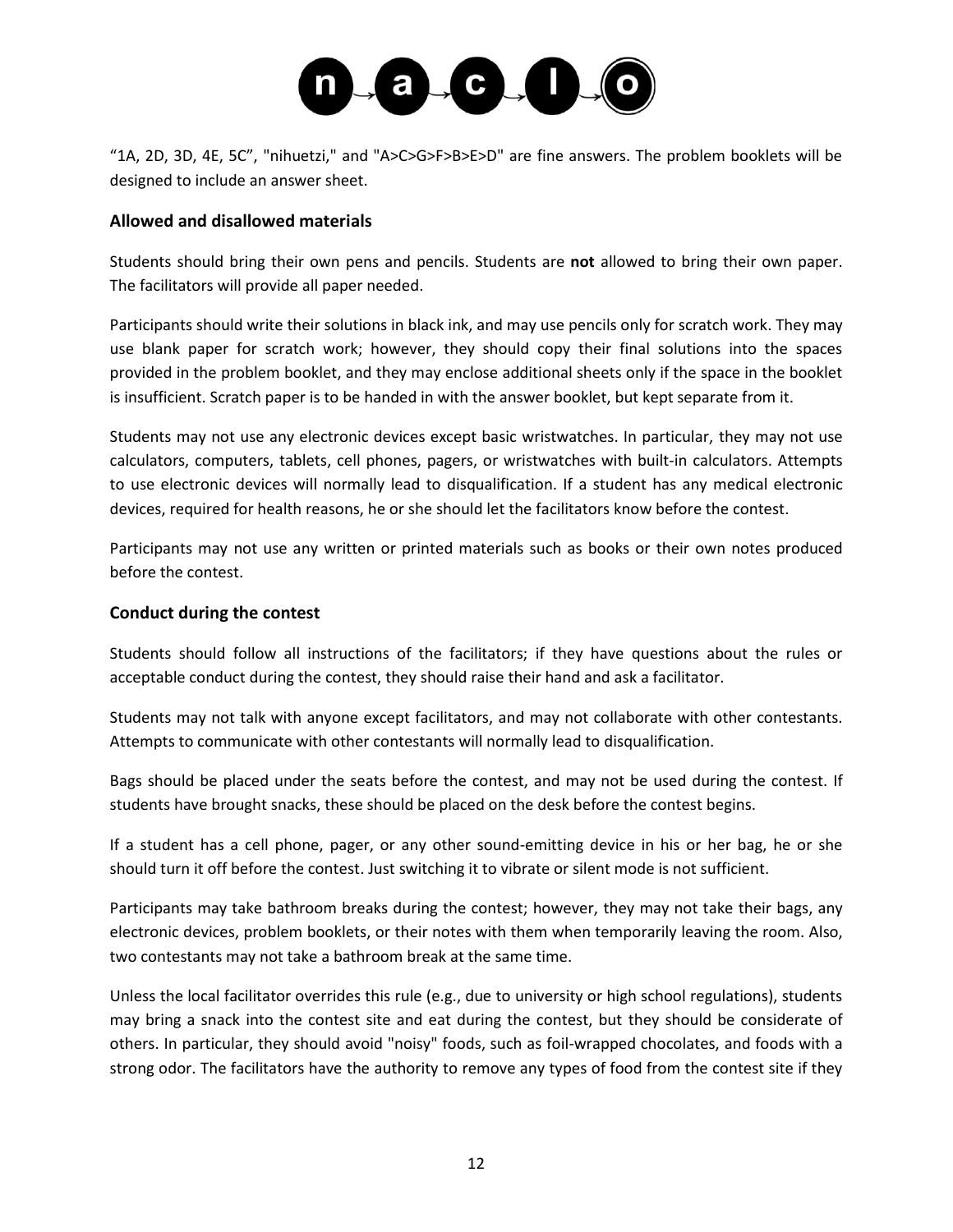

feel that these types of food may distract other contestants. Noisy wrappers should be opened before the contest begins.

If students arrive late, they may still participate in the contest; however they may not ask facilitators to repeat any instructions or announcements that have been missed. Also, they may not ask for time extensions in the end of the contest, which means that they will have less time than the other contestants.

#### **Questions during the contest**

If a student has a question, he or she needs to raise a hand, and one of the facilitators will talk with him/her. When talking with a facilitator, students should keep their voices low, to make sure that they do not distract other contestants and do not accidentally provide a hint for solving the problem.

If a student needs a clarification for a specific problem, the facilitator will need to contact the judges via email, which means that an immediate answer may not be available. Please note that local facilitators are unable to answer student questions without contacting the judges. If the judges agree that the problem requires a clarification or correction, they will normally announce it to all site facilitators via email.

If the judges feel that an answer is already contained in the booklet, or that attempting to give a student an answer may give someone an unwanted hint, they may refuse to answer the question by telling the student that they are unable to answer the question.

#### **Scoring**

Every problem will be worth a specified number of points; harder problems are generally worth more points.

The judges will score each solution based on its correctness, quality, and clarity, and determine the overall score as the sum of solution scores. The judges will complete the scoring and announce the results (ideally, within three to six weeks after the competition).

*The judges are solely responsible for scoring the solutions, ruling on unforeseen situations, and selecting the winners; their decisions are final.*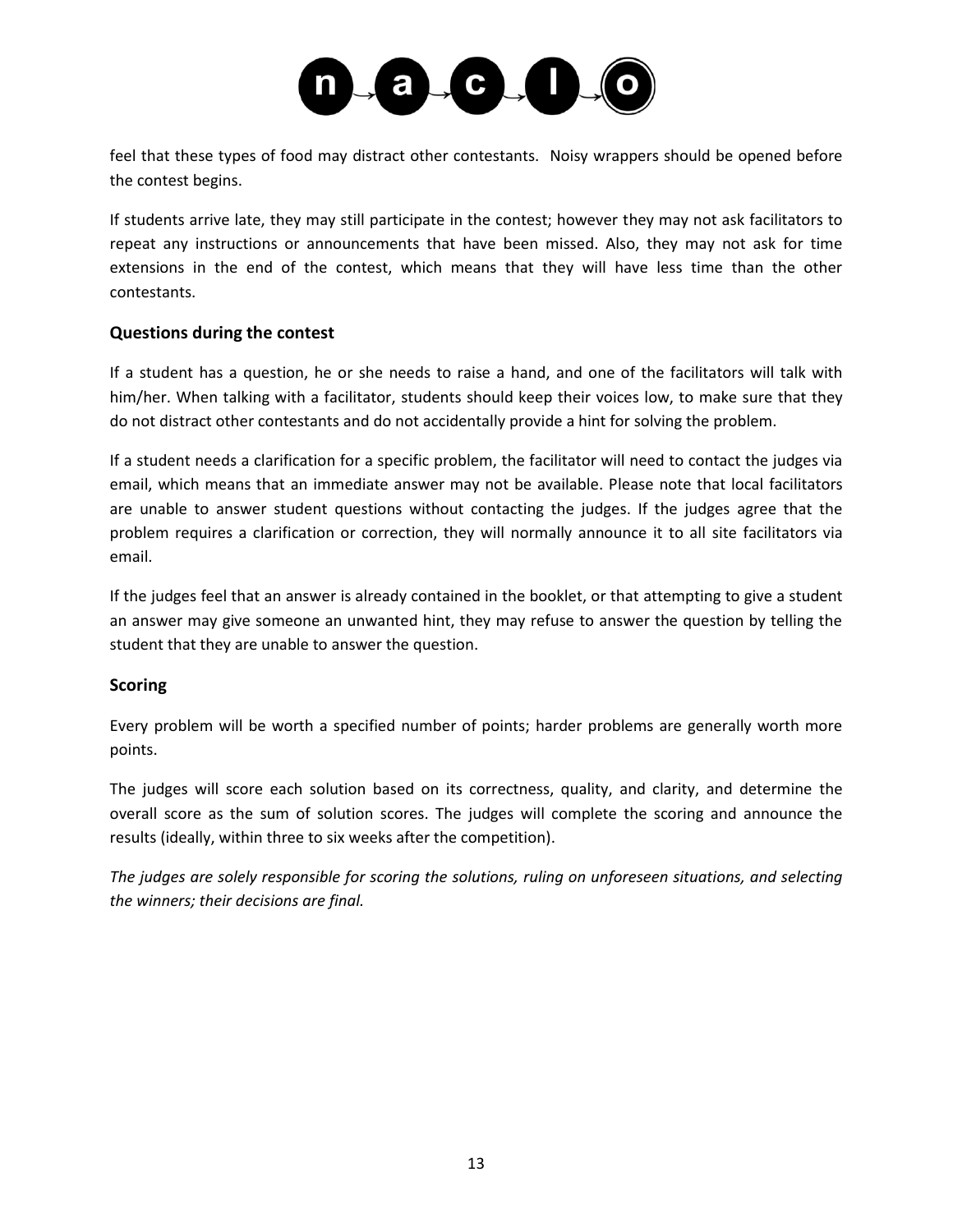

## **FREQUENTLY ASKED QUESTIONS**

#### **How does a student register for the competition?**

The competition is intended for students in the 13-18 age group. If you are younger than 13, with parental permission, you can also participate. In this case, please **do not register online**. Instead, ask your parents to contact [naclo19org@umich.edu](mailto:naclo19org@umich.edu) directly.

You should register through the NACLO web site [\(www.nacloweb.org\)](http://www.nacloweb.org/). The registration form is located by clicking on the "student" tab. In the registration form, you must choose one of three options regarding where you will be participating:

 Choose **High School Site** if you plan to participate at your high school. This involves having a teacher or administrator supervise the contest at your school. This person should carefully review the facilitator responsibilities listed in the relevant handbook.

OR

 Choose **University Site** if you plan to participate at a NACLO university site. This involves going to the university to take the test. If your city has a university site, we encourage you to participate at this site. An up to date list of university sites is available at on the NACLO web site.

#### OR

• If you are home schooled, you can still register! [insert more detailed explanation, pending confusion above]

#### **How long is the competition?**

The Open Round will be three hours long; however, note that the judges have the authority to lengthen it in the event of unforeseen circumstances. The start time of the Open Round depends on the time zone. Time zones not listed below should make special arrangements with the organizers in advance.

| Time for the Open Round | Start   | End                |
|-------------------------|---------|--------------------|
| Pacific                 | 9:00am  | 12:00noon          |
| Mountain                | 10:00am | 1:00 <sub>pm</sub> |
| Central                 | 9:00am  | 12:00noon          |
| Eastern                 | 10:00am | 1:00 <sub>pm</sub> |
| Atlantic                | 11:00am | 2:00 <sub>pm</sub> |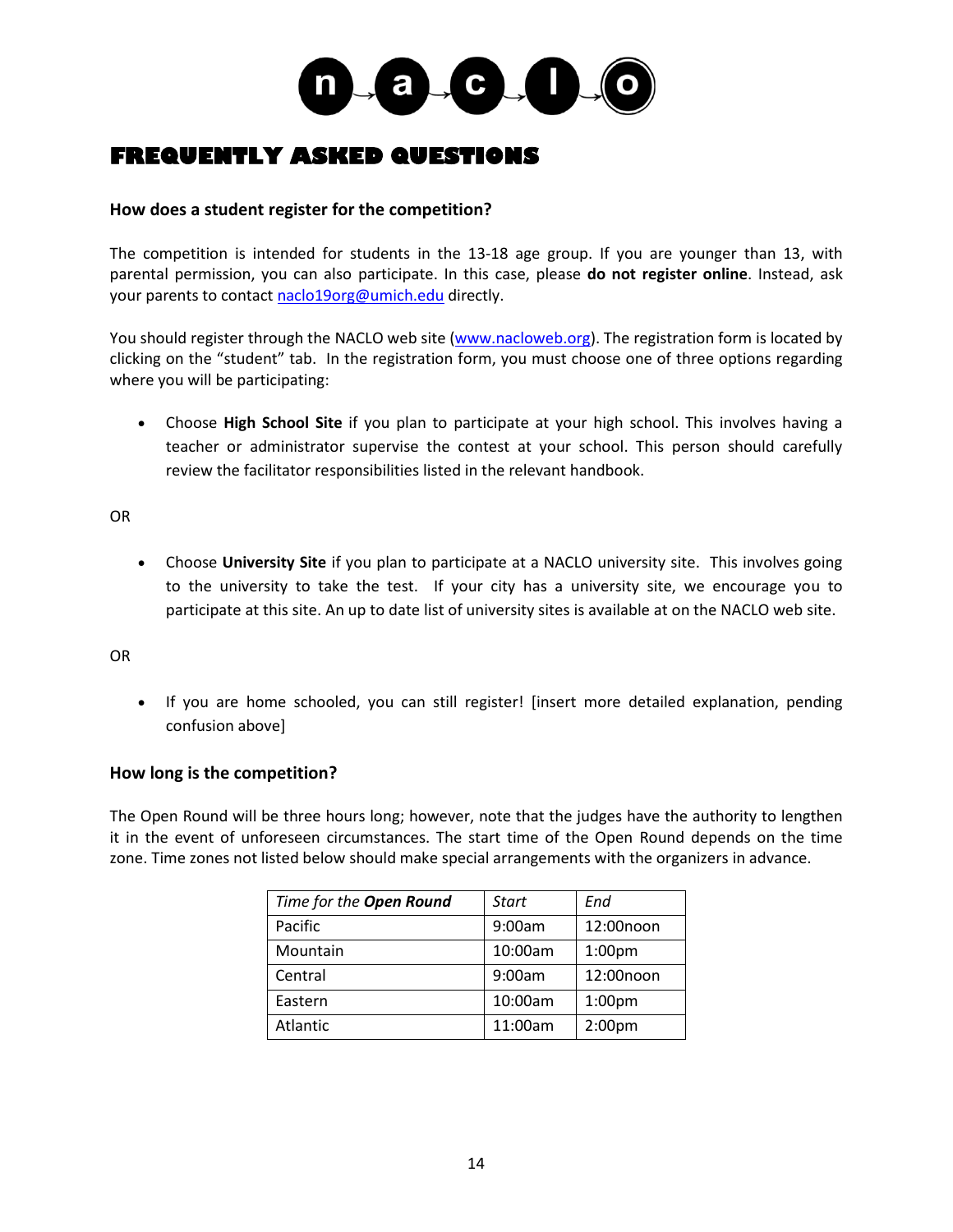

The start times shown here are when students can work on the problems. Registration and other administrative activities happen earlier. Try to be at your site 45 minutes prior to the designated start time.

The Invitational Round will be four hours long. The contest will start at 9 AM in all time zones except the Atlantic Time Zone.

| Time for the Invitational Round | <b>Start</b> | End                |
|---------------------------------|--------------|--------------------|
| Pacific                         | 9:00am       | 1:00 <sub>pm</sub> |
| Mountain                        | 9:00am       | 1:00 <sub>pm</sub> |
| Central                         | 9:00am       | 1:00 <sub>pm</sub> |
| Eastern                         | 9:00am       | 1:00 <sub>pm</sub> |
| Atlantic                        | 10:00am      | 2:00 <sub>pm</sub> |

#### **Can younger students (e.g., middle school students) participate?**

Yes, they can. In fact, we will award a special certificate to the top students who participate in the 8<sup>th</sup> grade or below. Students younger than 13 should see our special registration instructions above.

#### **How many problems should I expect?**

You should expect 5-8 problems during the Open Round and 6-10 (generally harder) problems in the Invitational Round.

#### **What problem types should I expect?**

You may encounter the following problem types; however, this list is not exhaustive, and you may also get problems of other types. The problems will contain all information required for solving them, and you do not need any specialized linguistic knowledge.

- *Translation problems:* A problem includes a set of sentences in a foreign language and their translations into English, which may be in order or out of order. Your task is to learn as much as possible from these translations and then translate other given sentences to or from English. Note that the foreign language may have "tricky" structure and grammar. For example, German sentences often end in verbs. Japanese people talk differently about their family and about someone else's family. Some languages do not use articles or any equivalent of "to be." Others treat animate and inanimate objects differently. Be prepared to figure out these unfamiliar features from the text.
- *Number problems:* A problem includes foreign sentences that describe basic arithmetic facts, such as "six times four is twenty-four," and your task is to figure out how to translate different numbers and expressions. Some languages use bases other than ten; others use different words for the same number depending on the objects being counted, etc.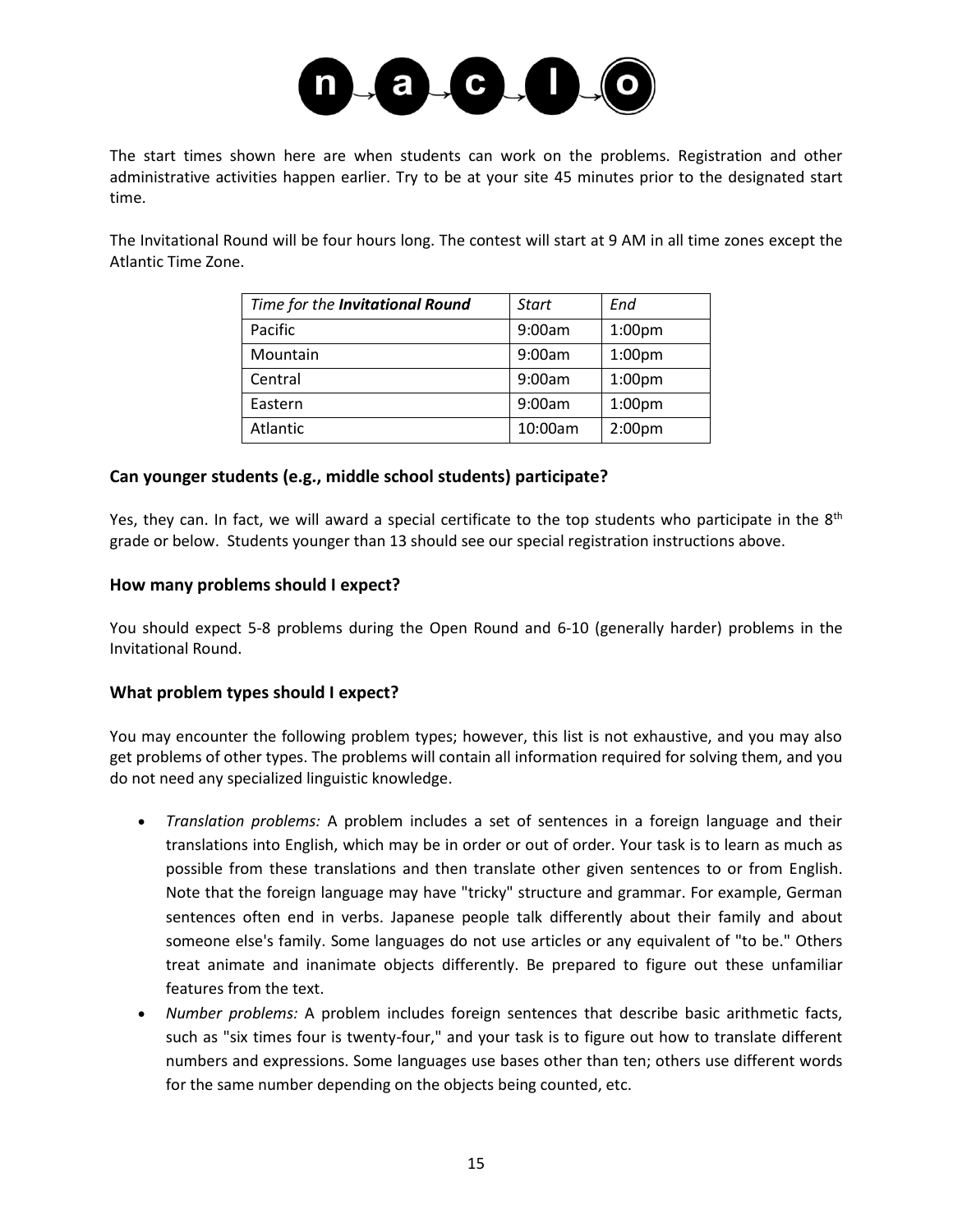

- *Writing systems:* Your task is to figure out how a particular writing system works and then use it to write out a given text, such as an ancient inscription. Some languages are written right to left or top to bottom, others do not use vowels, etc.
- *Calendar systems:* Your task is to figure out what calendar was used by a particular civilization based on sentences that refer to it.
- *Formal problems:* In this context, "formal" means that you have to build a logical model of a language phenomenon. For example, a transformation rule may say "to convert an active voice sentence to passive voice, make the object of the former sentence the subject of the latter one, convert the verb to passive by using an appropriate form of the verb "to be" with the past participle of the verb, and add "by" before the word that was the subject of the former sentence." If we apply this rule to "Maya ate an apple," we get "An apple was eaten by Maya."
- *Phonological problems:* Your task is to figure out the relationship between the sounds of a language and its writing system.
- *Computational problems:* Your task is to develop a procedure to perform a particular linguistic task in a way that can be carried out by a computer.
- *Other types:* Deciphering kinship systems, transcribing spoken dialogue, associating sentences with images, translating unknown languages from scratch, and many other types of problems.

#### **Where can I find example problems and related reading materials?**

You may find some [reading materials](http://nacloweb.org/resources.php) on the NACLO website; note that these readings are not required for participation. You may also find more than 200+ past problems on the main website under "[Practice](http://nacloweb.org/practice.php)  [Problems](http://nacloweb.org/practice.php)."

You may find even more problems by searching the web for "*IOL*" or "*linguistics olympiad*," where "IOL" stands for "International Linguistics Olympiad."

#### **What knowledge and skills do I need?**

You mostly need logical thinking as well as basic general knowledge, such as arithmetic and standard calendars. You do not need prior knowledge of linguistics, computer science, programming, or foreign languages.

#### **How many people participate in NACLO?**

Recently, 1,700+ students have been participating yearly at 100+ high school sites and about 50 university sites.

#### **What happens if I do well?**

If you earn a high score at the Open Round, you will advance to the Invitational Round. You will be notified if you are invited to participate in the Invitational Round. The top scorers in the Invitational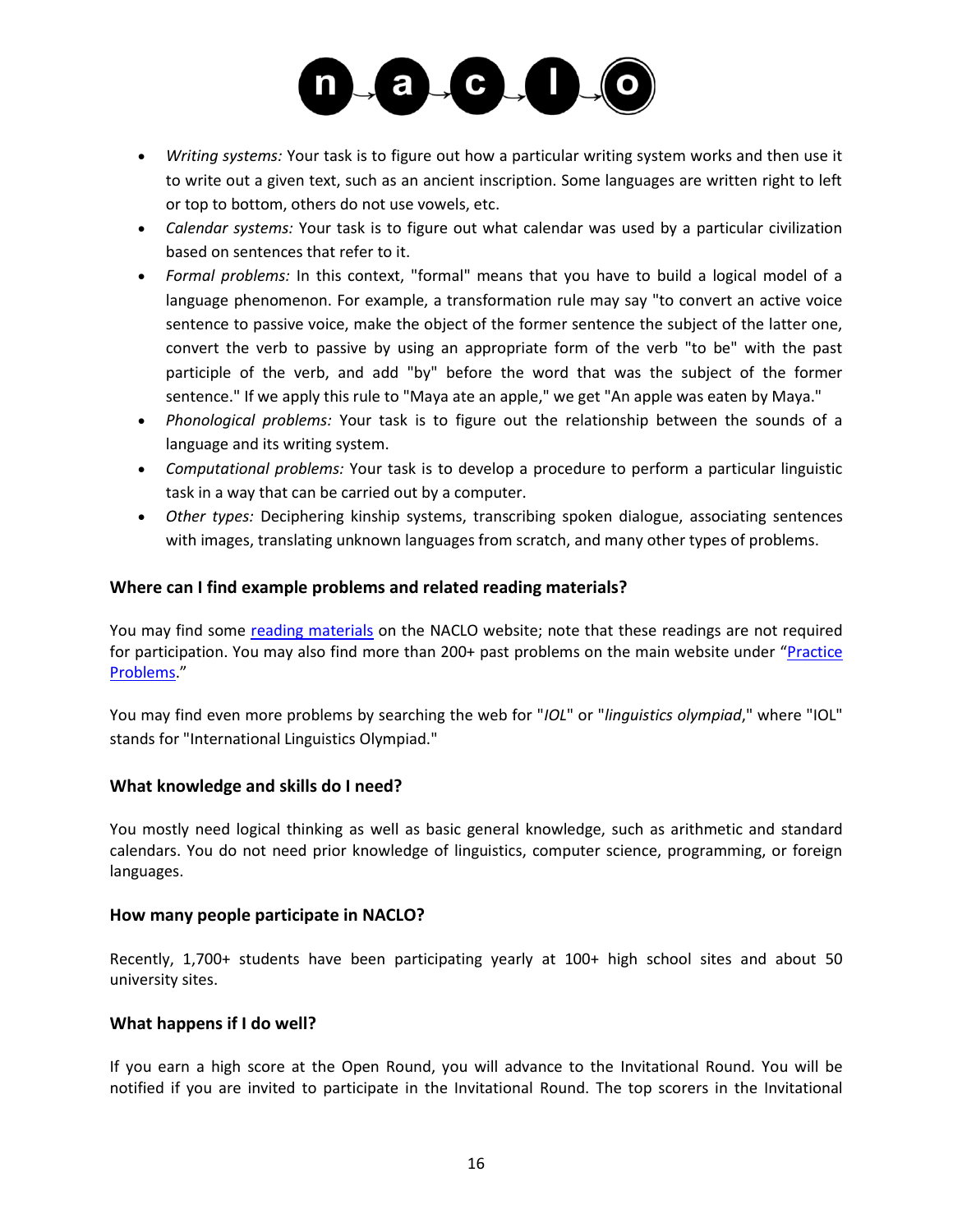

Round will be invited to an online practice program. The top-scoring four US students and the topscoring four Canadian students in the Invitational Round will be chosen to represent the United States and Canada at the International Linguistics Olympiad. Additionally, four more top-scoring US students on an as-yet undetermined combination of the Open Round and Invitational Round may be invited as a second team to represent the United States at the International Linguistics Olympiad.

#### **If I advance to the International Linguistics Olympiad, will I have to pay for my trip?**

We are working on the funding for participating in the international competition, and we will probably be able to provide funding for all teams; at the very least, the top team of the United States will have full funding. If you are a member of a team that does not have full funding from NACLO, you would need to pay for your trip.

#### **How well did the United States teams do at the IOL in 2007-2017?**

In 2007, the United States participated in the International Linguistics Olympiad for the first time. The top US team tied for first place; furthermore, one of the US contestants, Adam Hesterberg, earned the highest score in the individual contest and won one of two "first diplomas." In 2008, the top US team tied for the first/second place, and the second team tied for the third/fourth place. Furthermore, US contestant Hanzhi Zhu received a gold medal. The 2009 team earned a team gold. In 2010, the team earned the most awards ever – a gold medal (Ben Sklaroff), two silvers, three bronzes in the individual contest + the team first place for the highest team score at the individual contest. In 2011, even more awards came the US team's way, including a gold medal for Morris Alper.

2012 was another very successful year with two US students (Alex Wade and Anderson Wang) getting gold medals, four others getting silver or bronze, and one of the two US teams winning the team contest. In 2013, Alex Wade won a gold medal with the highest score among all participants whereas one of the US teams (Team Red) won the team contest. In 2014, Darryl Wu won an individual gold medal, and USA Red won a team gold medal. In 2015, James Wedgwood, James Bloxham, and Kevin Yang won individual gold medals. USA Red finished in first place among all teams based on the average score in the individual contest and also finished in second place in the team event. In 2016, US contestant James Wedgwood won a gold medal in the individual round for the second year running and US contestants also scooped three silver medals and two bronze medals. Additionally, USA Red earned the team trophy for the highest combined score on the individual event. Continuing the trend, the teams also won six medals at the 2017 IOL. Brian Xiao of USA Red won a gold medal while silver medals went to three other US contestants and bronze to two other US contestants.

You may find more information about the results at the International Linguistics Olympiad website and the NSF press releases on the NACLO website.

#### **How well did Canada do at the IOL?**

Canada participated in the IOL for the first time in 2011. The team received a bronze medal (Daniel Mitropolsky) in 2011. In 2013, Daniel Lovsted won a bronze medal. In 2014, Daniel Lovsted won an individual gold medal, Yan Huang received a silver medal, Simon Huang got a bronze medal, while the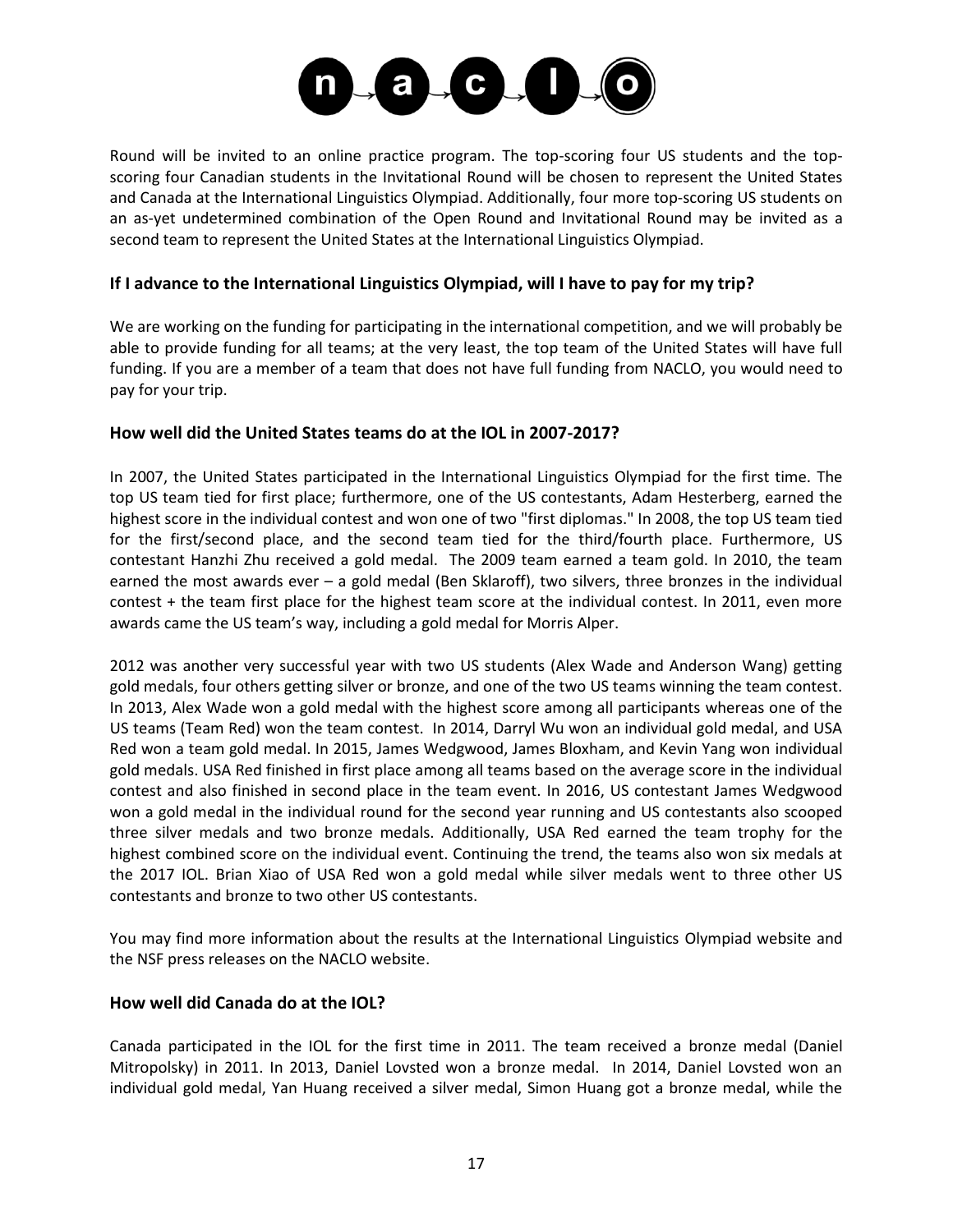

Canadian team finished in second place overall based on the average score in the individual contest. In 2015, Emma McLean received a bronze medal.

#### **What if my question was not answered above?**

If you have further questions, please contac[t naclo19org@umich.edu.](mailto:naclo19org@umich.edu)